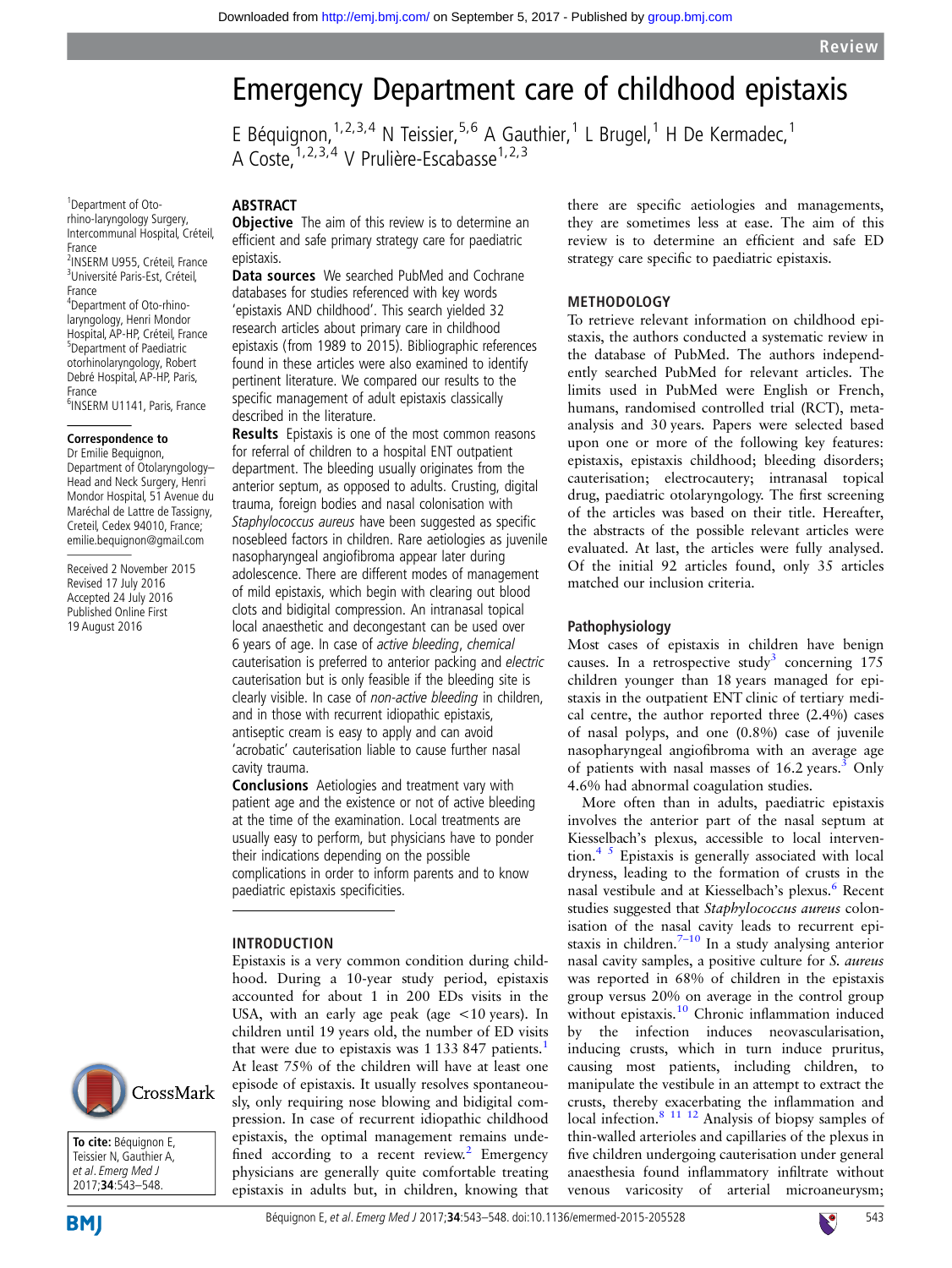epistaxis was secondary to both neovascularisation and micro-trauma due to chronic inflammation.<sup>[11](#page-4-0)</sup>

Children are far more susceptible than *adults* to having a particular cause of bleeding: epistaxis secondary to foreign bodies. Epistaxis is then due to local inflammation with granuloma formation that can mask the foreign body. In this case, epistaxis is often associated with unilateral nasal obstruction and purulent rhinorrhea. After removal of the foreign body, granulomas will disappear spontaneously without recurrence of epistaxis.

In case of nasal trauma, epistaxis is not systematically suggestive of fracture of the nasal bone. Only displaced fractures and septum haematoma require surgery. In case of facial bone fractures, posterior epistaxis can be abundant, due to tearing the branches of the internal maxillary or ethmoïdal artery. In the hereditary haemorrhagic telangiectasia (Osler-Weber-Rendu syndrome), epistaxis can be an early symptom of the illness before the onset of telangiectasias.

It is important to take into account the age range when looking for an aetiology. For example, juvenile nasopharyngeal angiofibroma or illicit drug inhalation is more likely to be found in adolescents. Epistaxis is rare under the age of two therefore orienting towards coagulopathies or maltreatment. The main potential pitfalls regarding childhood epistaxis aetiologies are reported in box 1.

## Local haemostatic intervention for active bleeding Preliminaries

In case of active bleeding, whatever the origin of the epistaxis, the initial approach is similar in both adults and children: Cleaning the nasal cavity or cavities, by nose blowing or aspiration, to remove clots, which perpetuate bleeding by local fibrinolysis. In adults, this procedure should be followed by anaesthetising and retracting the nasal mucosa by cotton wicks or non-woven compresses impregnated with an intranasal topical anaesthetic and decongestant (xylocaine naphazoline), left in place for a few minutes. Local anaesthesia facilitates examination and subsequent manoeuvres, and, in many cases, is enough to stop the haemorrhage.

In children, anaesthetic and decongestant solution is indicated only in those over 6 years of age, due to the risk of convulsions associated with high concentration of the Lidocaine in younger children. No studies are underway or planned to expand the use of these local anaesthetics in children younger than 6 years. Lidocaine is an anaesthetic amide, which locally interrupts the propagation of nerve impulses along the nerve fibre by blocking sodium channel–dependent voltage. This drug is also contraindicated in patients with uncontrolled epilepsy. In young children for whom topical anaesthesia is contraindicated, the administration of oral analgesia, such as acetaminophen, should be performed to decrease suffering. Only one randomised double-blind

Box 1 Potential pitfalls of aetiologies in childhood epistaxis

- $\triangleright$  Foreign body (epistaxis with unilateral purulent rhinorrhea)
- $\triangleright$  Child maltreatment or coagulopathies (if child <2 years old)
- ▸ Juvenile nasaopharyngeal angiofibroma (recurrent unilateral epistaxis in adolescent)
- In case of nasal trauma, epistaxis does not equal nasal bone fracture

study<sup>[13](#page-4-0)</sup> in children (aged 3–12 years) compared the use of a local anaesthetic (lidocaine hydrochloride 1%) combined with a decongestant (xylometazoline hydrochloride, Nasa Rhinathiol 0.05%) to the use of a decongestant alone (xylometazoline hydrochloride 0.05% nasal spray) or to a placebo (normal saline solution) before performing a flexible nasal endoscopy. This study showed no statistically significant difference between the three solutions as to the level of pain; decongestant nasal spray alone was associated with the lowest score of pain. The objective of the endoscopy is to determine the origin of the bleeding: left or right, anterior or posterior. A head mirror and nasal speculum are sufficient to identify Kiesselbach's plexus lesions, but flexible or rigid endoscopy is required to examine the posterior and superior parts of the nasal cavities. When the origin of bleeding is not anterior, nasal endoscopy is an essential procedure, identifying the bleeding site in most cases  $(80\%)$ .<sup>[12](#page-4-0)</sup>

#### Digital compression

In most cases, epistaxis resolves spontaneously after nose blowing and bidigital compression both in adults and children. Bidigital compression is effective, easy to perform either by the patient or by the emergency physician, and frequently spontaneously performed by the patient, who should however be advised to bend the head forward rather than backward. Bidigital compression can also be replaced by nose clips. Bleeding of the nasal plexus usually responds to simple pinching of the tip of the nose between thumb and index finger. If these first measures prove insufficient and an anterior bleeding site is clearly visible, cauterisation should be considered.

#### Chemical cauterisation

Chemical cauterisation is the preferred method of cautery in children. It classically uses a silver nitrate pearl, less aggressive towards the mucosa than chromic or trichloroacetic acid; it is fashioned extemporaneously and applied directly on the visible bleeding site. Caustic pencils (75% silver nitrate, 25% potassium nitrate) may also be used; the pencil is applied on the bleeding site with strong pressure for  $5-10$  s.<sup>[14](#page-4-0)</sup> Effects vary with concentration and exposure. Silver nitrate may produce a blackening of the skin (silver sulfide deposit), which is inoffensive but can take time to fade. ENT specialist or emergency physician with training can perform chemical cauterisation: silver nitrate can be used when the site of bleeding is clearly visible. The physician only needs a headband lamp and a nasal speculum to identify the bleeding site on the anterior septum at the entry of the nose. The speculum also allows protection from accidental contact; if the caustic pencil accidentally touches the surrounding skin, the area should be rapidly and meticulously rinsed with physiological saline to avoid the caustic and blackening effect on the vestibule or upper lip. The pencil should be disposed of after use. During the cauterisation, the child should be well immobilised to limit accidental movement. Depending on the impact of the epistaxis or the recurrent epistaxis, management under general anaesthesia should be discussed for a complete and painless management.

#### **Electrocautery**

This is an old procedure initially done using a thermocautery electrode. The development of nasal endoscopy has led to the use of monopolar or bipolar electrodes.<sup>[15](#page-4-0)</sup> The electrocautery knife comprises an electric circuit, which heats a metal loop. The technique uses heat energy, achieving haemostasis by local heating rather than direct contact.<sup>[14](#page-4-0)</sup> In adults, it is performed under local anaesthetic, with a 0° or 30° lens. It is simple, quick,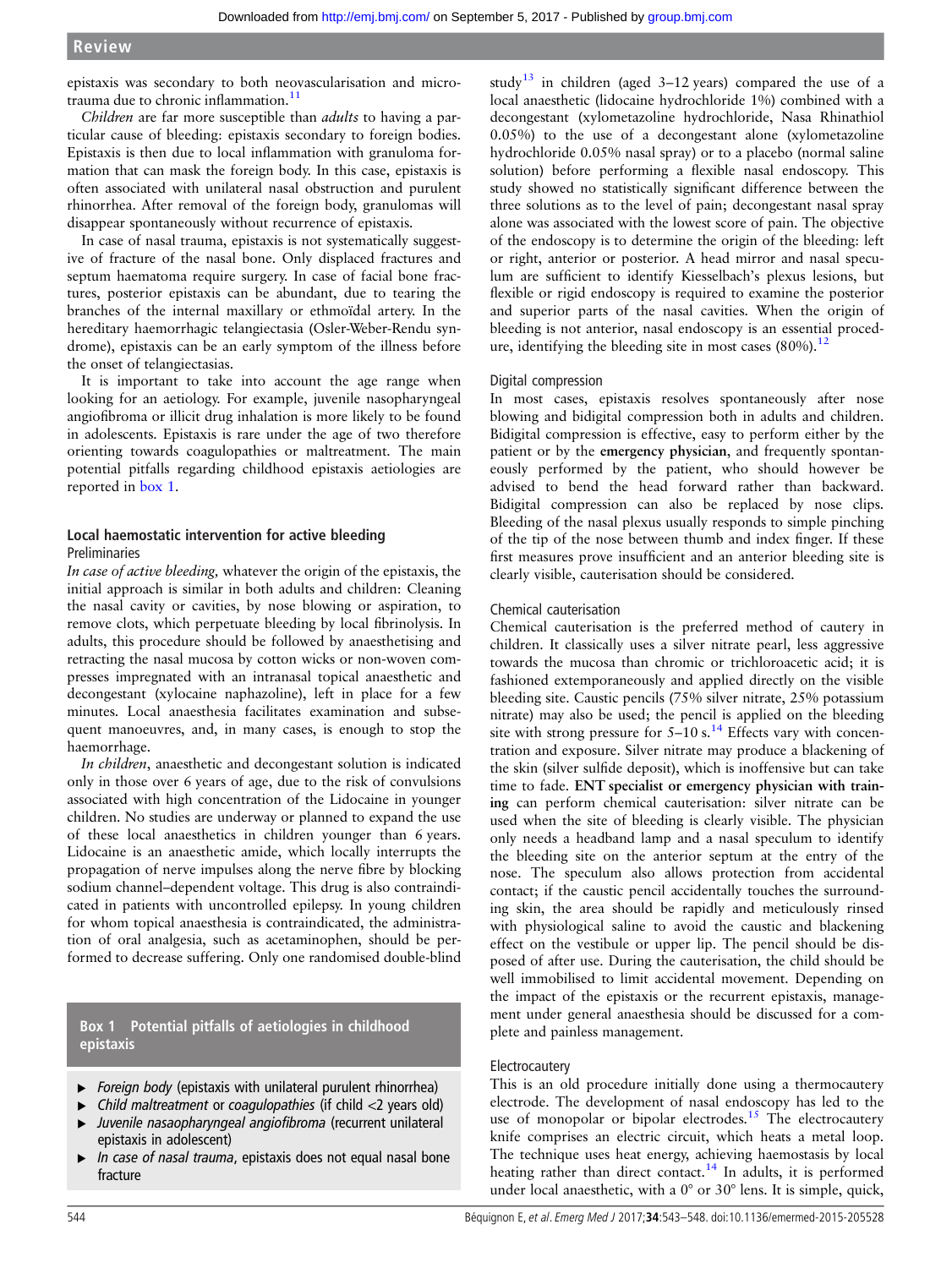painless, inexpensive and effective in more than 90% of cases, avoiding the need for hospital admission. In children, electric cauterisation should only be performed by an ENT specialist.

## Indications

In adult epistaxis, several recent literature reviews found cauterisation of an identified bleeding site to be the optimal treatment.[14 16](#page-4-0) In the 1990s, more than 70% of cases of anterior epistaxis referred to ENT physicians were managed by anterior packing.[17](#page-4-0) Recent studies showed a change in attitudes in adult management: Supriya et  $al^{18}$  $al^{18}$  $al^{18}$  recommended total resolution of anterior epistaxis by cauterisation, based on a study of 100 consecutive admissions. Likewise, Soyka et  $al^{19}$  $al^{19}$  $al^{19}$  reported 84% efficacy for cauterisation in anterior epistaxis, in a series of 591 local interventions; only failures were managed by anterior packing.[16](#page-4-0) When the bleeding site is visible, cauterisation is therefore to be preferred over anterior packing.

Many centres perform electrocautery as first-line treatment in adults.<sup>20</sup> Soyka et  $al^{21}$  $al^{21}$  $al^{21}$  reported a significantly lower haemostasis failure rate with electrocautery than with chemical cauterisation: 12% vs 22%[.21](#page-4-0) In active bleeding, bipolar forceps were more effective than silver nitrate,  $16$  the main limitation being unavailability in most EDs. Johnson reported a longer nosebleed-free period using bipolar electrocautery rather than silver nitrate cauterisation and a lower incidence of recurrent epistaxis within 2 years of treatment.<sup>[22](#page-4-0)</sup>

In children, like in adults, cauterisation is always preferred to anterior packing in case of persistent anterior bleeding when the site of bleeding is clearly visible to avoid pain and selfmanipulation of packing. $4^{23}$  As opposed to adults, chemical cauterisation is the preferred first-line treatment over electric cauterisation in children because electric cauterisation requires general anaesthesia in children and specifi<sup>c</sup> ENT management. In case of refractory anterior bleeding and posterior bleeding, a packing may be performed<sup>[23](#page-4-0)</sup> by emergency physician or ENT specialist.

## Adverse effects

Overall, no severe adverse effects have been reported with chemical or electrical cauterisation. Silver nitrate cauterisation may be painful for children, despite local anaesthesia, and the may be painted to constraint,  $\frac{1}{2}$  and  $\frac{1}{2}$  and  $\frac{1}{2}$  and  $\frac{1}{2}$  and  $\frac{1}{2}$  and  $\frac{1}{2}$  and  $\frac{1}{2}$  and  $\frac{1}{2}$  and  $\frac{1}{2}$  and  $\frac{1}{2}$  and  $\frac{1}{2}$  and  $\frac{1}{2}$  and  $\frac{1}{2}$  and  $\frac{1}{2}$ 75% vs 95% silver nitrate found the latter to cause deeper burns, liable to increase the rate of complications, including septal perforation: septal cauterisation can atrophy the nasal mucosa, leading to crusts and perforation, especially in chil-dren.<sup>[2 25](#page-4-0)</sup> In line with this study, Glynn, in 2011, concluded that, for chemical cauterisation, 75% silver nitrate was preferable to 95% silver nitrate: it is more effective in the short term and also less painful for children.<sup>[26](#page-4-0)</sup>

Unilateral septal cauterisation is recommended, rather than simultaneous bilateral cauterisation, due to the theoretic risk of septal perforation.<sup>27</sup> <sup>28</sup> However, in a study of 37 children aged 5–16 years, one-step bilateral cauterisation proved feasible, without septal perforation, at a mean 8-month follow-up (range, 2–14 months).<sup>[29](#page-4-0)</sup> Likewise, Link<sup>[30](#page-4-0)</sup> demonstrated the feasibility of bilateral cauterisation in bilateral epistaxis, without side effects at 2-month follow-up ( $n=46$ ).<sup>[30](#page-4-0)</sup> To reduce the risk of septal perforation, Pope and Hobbs, in a literature review,  $14$ recommended a 4–6-week interval between cauterisations.

In electrocautery, the theoretical risk of nasal burn due to heating of the nostril and turbinate can be reduced by using a large speculum to push the ala aside. $14$ 

# Other local treatments

After successful treatment of active bleeding, treatments classically described in the literature include nasal saline instillation to humidify the nasal cavity and prevent crust formation and recur $r$ ences, $3<sup>1</sup>$  in adults as well as in children. Oils can be used in children over 3 years of age to cover the mucosa and prevent drying. These treatments are recommended in first-line management for mild epistaxis.

In adults, various other pharmacological agents have been tested in topical application: oxymetazoline, a vasoconstrictor, in association with cauterisation or not,  $32$  epsilon-aminocaproic acid<sup>[33](#page-4-0)</sup> and tranexamic acid (Exacyl).<sup>[34](#page-5-0)</sup> Reported antifibrinolytic agents, however, failed to prove efficacy over placebo.

#### Anterior nasal packing

When nose blowing and bidigital compression are ineffective and if the bleeding site is not identifiable, anterior packing should be performed by emergency physician or ENT specialist. Different types of nasal packing materials are available and are as effective on initial haemorrhage control. When considering the potential pain at removal, calcium alginate or Vaseline gauze is preferred to Merocel. Furthermore, Vaseline gauze is usually easier to obtain in ED while Merocel have been shown to cause more bleeding than the other materials at removal. $35-37$  $35-37$ 

#### Procedure in case of non-active bleeding

In adults, when anterior septum telangiectasias are visible, but there is no active bleeding, cauterisation may be proposed.

In children, especially when not cooperative, antiseptic cream is easy to apply and seems recommended in order to avoid 'acrobatic' cauterisation liable to cause further nasal cavity trauma. Moreover, crusts formed secondarily to cauterisation may induce subsequent bleeding.

These findings taken together were drawn up into a decision tree for the management of paediatric (vs adult) epistaxis (fi[gures 1](#page-3-0) and [2](#page-3-0)).

## Procedure in case of mild recurrent anterior epistaxis

Childhood recurrent idiopathic epistaxis is defined by repeated, self-limiting nasal bleeding usually originating from the anterior septum in patients younger than 16 for which no specific cause has been identified according to the Cochrane review<sup>[2](#page-4-0)</sup>: there is, however, no consensual definition of the severity nor the fre-quency of these recurrent nosebleeds.<sup>[38](#page-5-0)</sup> A cross-sectional study of 1218 children (aged 11–14 years) found that up to 9% of children may present with mild recurrent epistaxis.

In adults, many centres, in case of recurrent anterior epistaxis, electrocautery is performed as first-line treatment: a lower rate of recurrence in the month following treatment has been observed after bipolar electrocautery versus chemical cautery  $(12\% \text{ vs } 22\%).^{20}$ 

In children, the optimal management of recurrent idiopathic epistaxis remains undefined according to a recent review. $^2$  $^2$  The most common treatment for idiopathic recurrent childhood epistaxis is cauterisation of vessels present in the anterior part of the septum, usually using a silver nitrate pencil under local anaesthesia, and/or antiseptic nasal cream.<sup>[2](#page-4-0)</sup> The 2012 Cochrane  $meta-analysis<sup>2</sup>$  $meta-analysis<sup>2</sup>$  $meta-analysis<sup>2</sup>$  found no consensus regarding the efficacy of these treatments. A recent chart review<sup>[22](#page-4-0)</sup> compared the outcome of children aged 2–18 years with anterior epistaxis treated intraoperatively with either bipolar electrocautery or silver nitrate chemical cautery. Within the first 2 years, there was a lower rate of recurrence after bipolar electrocautery versus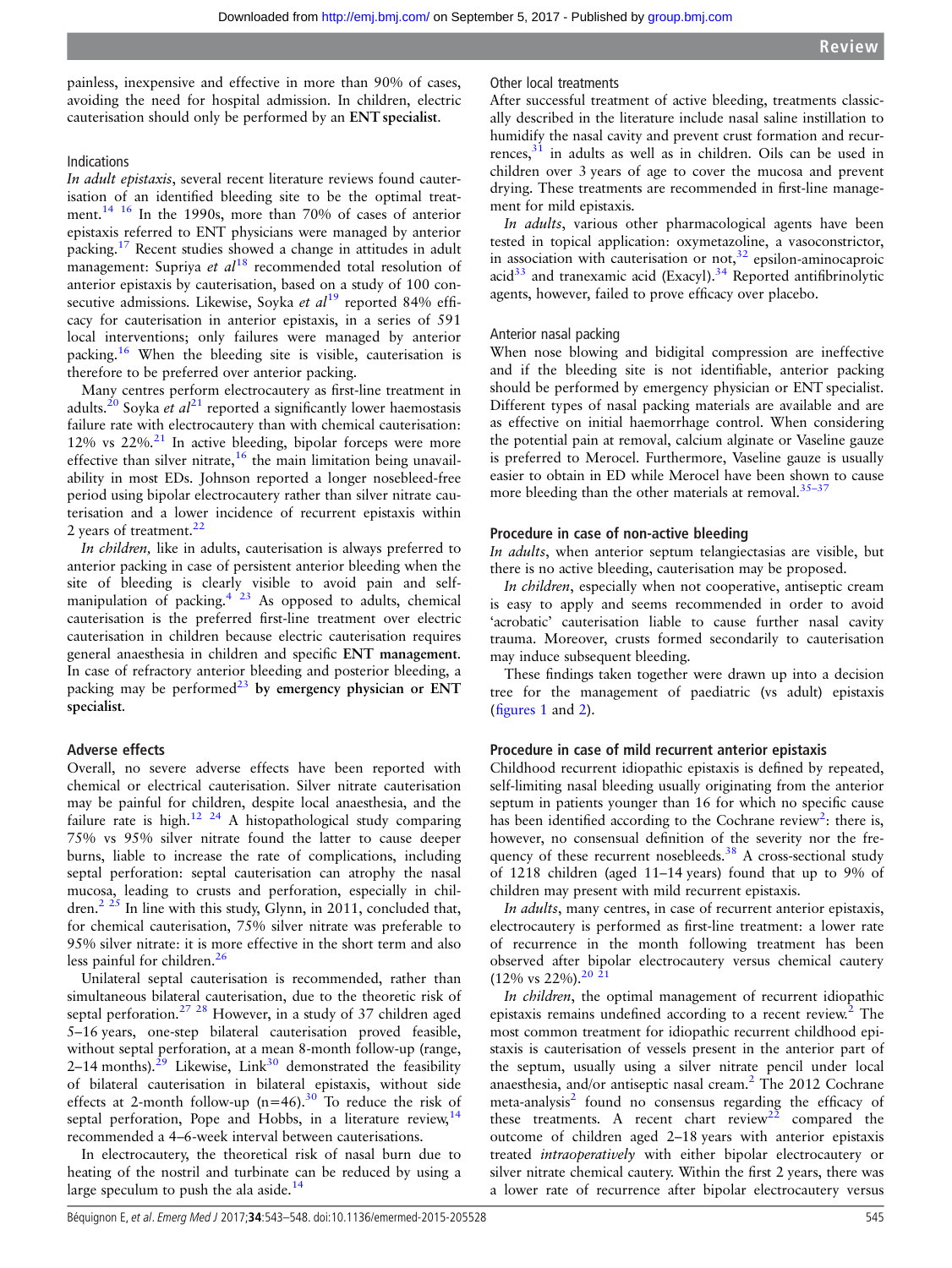<span id="page-3-0"></span>

Figure 1 Paediatric epistaxis management.



Figure 2 Adult epistaxis management.

chemical cautery (2% vs 22%). However, at 2 years follow-up, there was no difference between the two groups. The authors concluded to the superiority of bipolar electrocautery in children who will not tolerate in-office chemical cautery, in those with a risk of severe bleeding, or when it can be combined with other operative procedures. $^{22}$  $^{22}$  $^{22}$  In a recent series of 100 patients with minimal recurrent epistaxis, the recurrence rate was not statistically different between children treated by silver nitrate cauterisation and children treated by propanolol during 1 month.<sup>[39](#page-5-0)</sup> Further prospective randomised studies should now be conducted to determine the respective indications of propanolol and electrocautery in children with recurrent idiopathic epistaxis. Children with bothersome recurrent epistaxis may benefit from bipolar forceps electrocautery of the septum under general anaesthesia; but the advantage over alternative approaches has yet to be assessed. In all cases, recurrent idiopathic epistaxis requires an ENT expertise.

In recurrent childhood epistaxis, other local treatments can be used. Vaseline showed no benefit over placebo in recurrent epistaxis in children<sup>[40](#page-5-0)</sup> but other studies in children found

antiseptic nasal cream to be as effective as isolated cauterisation  $(n=48)$ ,<sup>24 [41](#page-5-0)</sup> and chlorhexidine-neomycin cream to be as effective as cauterisation associated to the cream  $(n=64)$ .<sup>[27](#page-4-0)</sup> In contrast, Calder et  $al$ ,<sup>[42](#page-5-0)</sup> in a prospective randomised double-blind study (n=93), found a slight superiority (improved subjective number of bleeding episodes in the month following treatment) for silver nitrate cauterisation associated to antiseptic cream (twice daily) compared with cream alone. $31$  [42](#page-5-0) In conclusion, in children with mild recurrent epistaxis, after successful haemostasis with silver nitrate cauterisation, Naseptin can be prescribed by emergency physicians; patients should be then addressed to ENT specialist. The cream should be applied generously on the anterior third of the nasal septum, twice daily for  $2$  weeks.<sup>[43](#page-5-0)</sup> Naseptin, comprising chlorhexidine and neomycin (Naseptin1, Alliance Pharmaceuticals Limited, Chippenham, Wiltshire, UK), showed efficacy over placebo, with a 26% reduction in absolute risk of recurrence in the month following treatment.<sup>[44](#page-5-0)</sup> This finding seems to bear out the hypothesis of bacterial etiopathogenesis. The superiority of Naseptin is probably related to reduced crust formation and hence reduced nasal cavity trauma: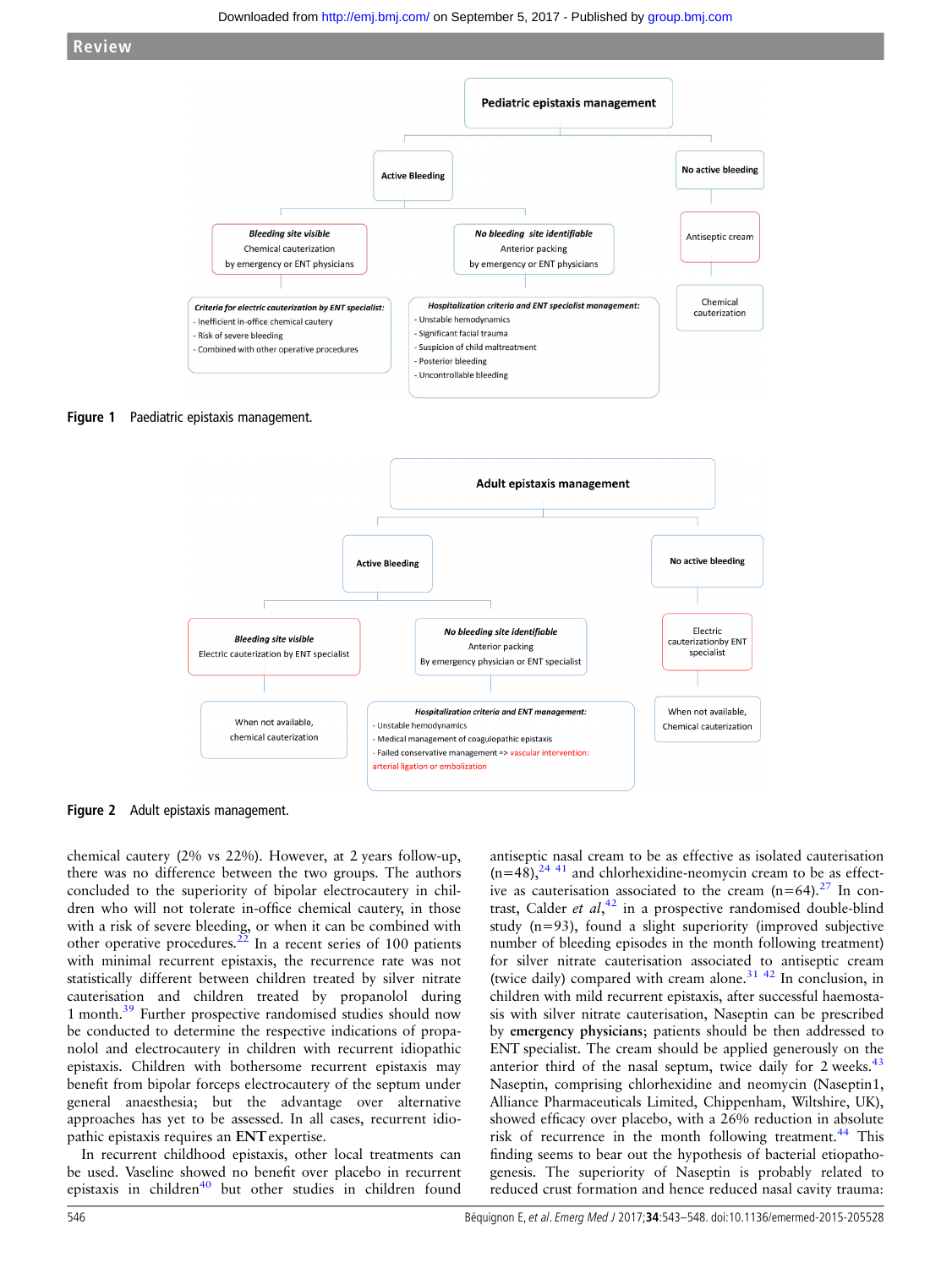#### <span id="page-4-0"></span>Table 1 Short-term management of recurrent anterior mild epistaxis by emergency physician

| In adults:                                                                                         | In children:                                                                                    |
|----------------------------------------------------------------------------------------------------|-------------------------------------------------------------------------------------------------|
| $\blacktriangleright$ Chemical cauterisation by emergency<br>physician or anterior packing if the  | $\blacktriangleright$ Chemical cauterisation<br>$\blacktriangleright$ Antiseptic/neomycin cream |
| bleeding site is not identifiable<br>Electric cauterisation by ENT specialist if<br>it is possible | after successful haemostasis<br>Systematic ENT evaluation                                       |

▸ Systematic ENT evaluation

it constitutes an air barrier, preventing dehydration of the nasal mucosa, favouring the elimination of local staphylococcal infection. However, according to the 2012 Cochrane meta-analysis,<sup>2</sup> large-scale prospective RCTs with at least 1-year follow-up are needed to assess the efficacy of antiseptic cream and the different types of cauterisation and to determine the long-term management. The short-term management of recurrent anterior epistaxis by emergency physicians is summarised in table 1.

## HOSPITALISATION AND REFERRAL

A recent practice guideline<sup>4</sup> suggests a specific management for paediatric cases, which necessitate emergency care hospitalisation and management by ENT specialist: unstable haemodynamics, a significant facial trauma (potential fractures), a suspicion of child maltreatment, a possible posterior bleed or inability to identify the source of the bleed and, of course, uncontrollable bleeding. Additional exams are usually unnecessary, except in case of abnormally frequent recurrences or in case of abundant bleeding. A large retrospective series of 175 children with epistaxis managed in a tertiary care hospital reported, in selected patients, that anaemia concerned 20.6% of the patients, elevated partial thromboplastin time in 4% and an abnormal platelet function analysis in only 0.8% of patients.<sup>3</sup>

#### CONCLUSIONS

Children's epistaxis is usually benign and generally spontaneously stops at the time of the emergency consultation. Given the high risk of recurrence in childhood, the emergency physician has an important educational role to reassure the family. Aetiologies and treatments vary with patient age and the existence or not of active bleeding at the time of the examination. Local treatments are usually easy to perform, but physicians have to ponder their indications depending on the possible complications in order to inform parents and to know childhood epistaxis specificities versus adults. Recurrent mild epistaxis, especially in children, may require specialised ENT management, as it may be cured by limited local haemostatic intervention.

#### Twitter Follow EMILIE BEQUIGNON at [@BEQUIGNON](http://twitter.com/BEQUIGNON)

Contributors EB participated in review design and writing of the paper. NT participated in review design and writing of the paper and approved the final version of article. AG participated in writing of the paper and approved the final version of article. LB participated in writing of the paper and approved the final version of article. HDK participated in review design and writing of the paper and approved the final version of article. AC participated in review design, data analysis and writing of the paper and approved the final version of article. VP-E coordinated the review and participated in data analysis and writing of the paper and approved the final version of article.

Competing interests All authors have read and agree with the paper's content. No authors have competing interests. Neither the work nor any part of its essential substance, tables or figures have been or will be published or submitted to another scientific journal or are being considered for publication elsewhere.

**Provenance and peer review** Not commissioned; externally peer reviewed.

#### **REFERENCES**

- 1 Pallin DJ, Chng YM, Mckay MP, et al. Epidemiology of epistaxis in US emergency departments, 1992 to 2001. [Ann Emerg Med](http://dx.doi.org/10.1016/j.annemergmed.2004.12.014) 2005;46:77–81.
- 2 Qureishi A, Burton MJ. Interventions for recurrent idiopathic epistaxis (nosebleeds) in children. [Cochrane Database Syst Rev](http://dx.doi.org/10.1002/14651858.CD004461.pub3) 2012:9:CD004461.
- 3 Patel N, Maddalozzo J, Billings KR. An update on management of pediatric epistaxis. [Int J Pediatr Otorhinolaryngol](http://dx.doi.org/10.1016/j.ijporl.2014.06.009) 2014;78:1400–4.
- 4 Record S. Practice quideline: epistaxis in children. [J Pediatr Health Care](http://dx.doi.org/10.1016/j.pedhc.2015.06.002) 2015;29:484–8.
- 5 Guarisco JL, Graham HD III. Epistaxis in children: causes, diagnosis, and treatment. Ear Nose Throat J 1989;68:522, 528–30, 532 passim.
- Giridharan W, Belloso A, Pau H, et al. Epistaxis in children with vascular malformations--commentary of two cases and literature review. [Int J Pediatr](http://dx.doi.org/10.1016/S0165-5876(02)00079-4) [Otorhinolaryngol](http://dx.doi.org/10.1016/S0165-5876(02)00079-4) 2002;65:137–41.
- 7 Joice P, Ross P, Robertson G, et al. The effect of hand dominance on recurrent idiopathic paediatric epistaxis. [Clin Otolaryngol](http://dx.doi.org/10.1111/j.1749-4486.2008.01831.x) 2008;33:570-4.
- Whymark AD, Crampsey DP, Fraser L, et al. Childhood epistaxis and nasal colonization with Staphylococcus aureus. [Otolaryngol Head Neck Surg](http://dx.doi.org/10.1016/j.otohns.2007.10.029) 2008;138:307–10.
- 9 Saafan ME, Ibrahim WS. Role of bacterial biofilms in idiopathic childhood epistaxis. [Eur Arch Otorhinolaryngol](http://dx.doi.org/10.1007/s00405-012-2132-2) 2013;270:909–14.
- 10 Kamble P, Saxena S, Kumar S. Nasal bacterial colonization in cases of idiopathic epistaxis in children. [Int J Pediatr Otorhinolaryngol](http://dx.doi.org/10.1016/j.ijporl.2015.08.041) 2015;79:1901-4.
- 11 Montague ML, Whymark A, Howatson A, et al. The pathology of visible blood vessels on the nasal septum in children with epistaxis. [Int J Pediatr Otorhinolaryngol](http://dx.doi.org/10.1016/j.ijporl.2011.05.011) 2011;75:1032–4.
- 12 Mcgarry G. Nosebleeds in children. Clin Evid 2006;15:496-9.
- 13 Chadha NK, Lam GO, Ludemann JP, et al. Intranasal topical local anesthetic and decongestant for flexible nasendoscopy in children: a randomized, double-blind, placebo-controlled trial. [JAMA Otolaryngol Head Neck Surg](http://dx.doi.org/10.1001/jamaoto.2013.5297) 2013;139: 1301–5.
- 14 Pope LE, Hobbs CG. Epistaxis: an update on current management. [Postgrad Med J](http://dx.doi.org/10.1136/pgmj.2004.025007) 2005;81:309–14.
- 15 Frikart L, Agrifoglio A. Endoscopic treatment of posterior epistaxis. Rhinology 1998;36:59–61.
- 16 Spielmann PM, Barnes ML, White PS. Controversies in the specialist management of adult epistaxis: an evidence-based review. *[Clin Otolaryngol](http://dx.doi.org/10.1111/coa.12024)* 2012;37: 382–9.
- 17 Kotecha B, Fowler S, Harkness P, et al. Management of epistaxis: a national survey. Ann R Coll Surg Engl 1996;78:444–6.
- 18 Supriya M, Shakeel M, Veitch D, et al. Epistaxis: prospective evaluation of bleeding site and its impact on patient outcome. [J Laryngol Otol](http://dx.doi.org/10.1017/S0022215110000411) 2010;124:744-9.
- 19 Soyka MB, Rufibach K, Huber A, et al. Is severe epistaxis associated with acetylsalicylic acid intake? [Laryngoscope](http://dx.doi.org/10.1002/lary.20695) 2010;120:200-7.
- 20 Pollice PA, Yoder MG. Epistaxis: a retrospective review of hospitalized patients. [Otolaryngol Head Neck Surg](http://dx.doi.org/10.1016/S0194-5998(97)70205-5) 1997;117:49–53.
- 21 Soyka MB, Nikolaou G, Rufibach K, et al. On the effectiveness of treatment options in epistaxis: an analysis of 678 interventions. [Rhinology](http://dx.doi.org/10.4193/Rhino10.313) 2011;49:474-8.
- 22 Johnson N, Faria J, Behar P. A comparison of bipolar electrocautery and chemical cautery for control of pediatric recurrent anterior epistaxis. [Otolaryngol Head Neck](http://dx.doi.org/10.1177/0194599815589583) [Surg](http://dx.doi.org/10.1177/0194599815589583) 2015;153:851–6.
- 23 Bernius M, Perlin D. Pediatric ear, nose, and throat emergencies. [Pediatr Clin North](http://dx.doi.org/10.1016/j.pcl.2005.10.002) [Am](http://dx.doi.org/10.1016/j.pcl.2005.10.002) 2006;53:195–214.
- 24 Ruddy J, Proops DW, Pearman K, et al. Management of epistaxis in children. [Int J Pediatr Otorhinolaryngol](http://dx.doi.org/10.1016/0165-5876(91)90144-Z) 1991;21:139–42.
- 25 Mayall F, Wild D. A silver tattoo of the nasal mucosa after silver nitrate cautery. [J Laryngol Otol](http://dx.doi.org/10.1017/S0022215100134395) 1996;110:609–10.
- 26 Glynn F, Amin M, Sheahan P, et al. Prospective double blind randomized clinical trial comparing 75% versus 95% silver nitrate cauterization in the management of idiopathic childhood epistaxis. *[Int J Pediatr Otorhinolaryngol](http://dx.doi.org/10.1016/j.ijporl.2010.10.014)* 2011;75: 81–4.
- 27 Murthy P, Nilssen EL, Rao S, et al. A randomised clinical trial of antiseptic nasal carrier cream and silver nitrate cautery in the treatment of recurrent anterior epistaxis. [Clin Otolaryngol Allied Sci](http://dx.doi.org/10.1046/j.1365-2273.1999.00236.x) 1999;24:228-31.
- 28 Burton MJ, Doree CJ. Interventions for recurrent idiopathic epistaxis (nosebleeds) in children. [Cochrane Database Syst Rev](http://dx.doi.org/10.1002/14651858.CD004461.pub2) 2004;(1):CD004461.
- 29 Felek SA, Celik H, Islam A, et al. Bilateral simultaneous nasal septal cauterization in children with recurrent epistaxis. [Int J Pediatr Otorhinolaryngol](http://dx.doi.org/10.1016/j.ijporl.2009.06.023) 2009;73: 1390–3.
- 30 Link TR, Conley SF, Flanary V, et al. Bilateral epistaxis in children: efficacy of bilateral septal cauterization with silver nitrate. [Int J Pediatr Otorhinolaryngol](http://dx.doi.org/10.1016/j.ijporl.2006.03.003) 2006;70:1439–42.
- 31 Wurman LH, Sack JG, Flannery JV Jr, et al. The management of epistaxis. [Am J Otolaryngol](http://dx.doi.org/10.1016/0196-0709(92)90024-N) 1992;13:193–209.
- 32 Krempl GA, Noorily AD. Use of oxymetazoline in the management of epistaxis. [Ann Otol Rhinol Laryngol](http://dx.doi.org/10.1177/000348949510400906) 1995;104(Pt 1):704–6.
- Jash DK. Epistaxis--topical use of epsilon-aminocaproic acid in its management. [J Laryngol Otol](http://dx.doi.org/10.1017/S002221510007777X) 1973;87:895–8.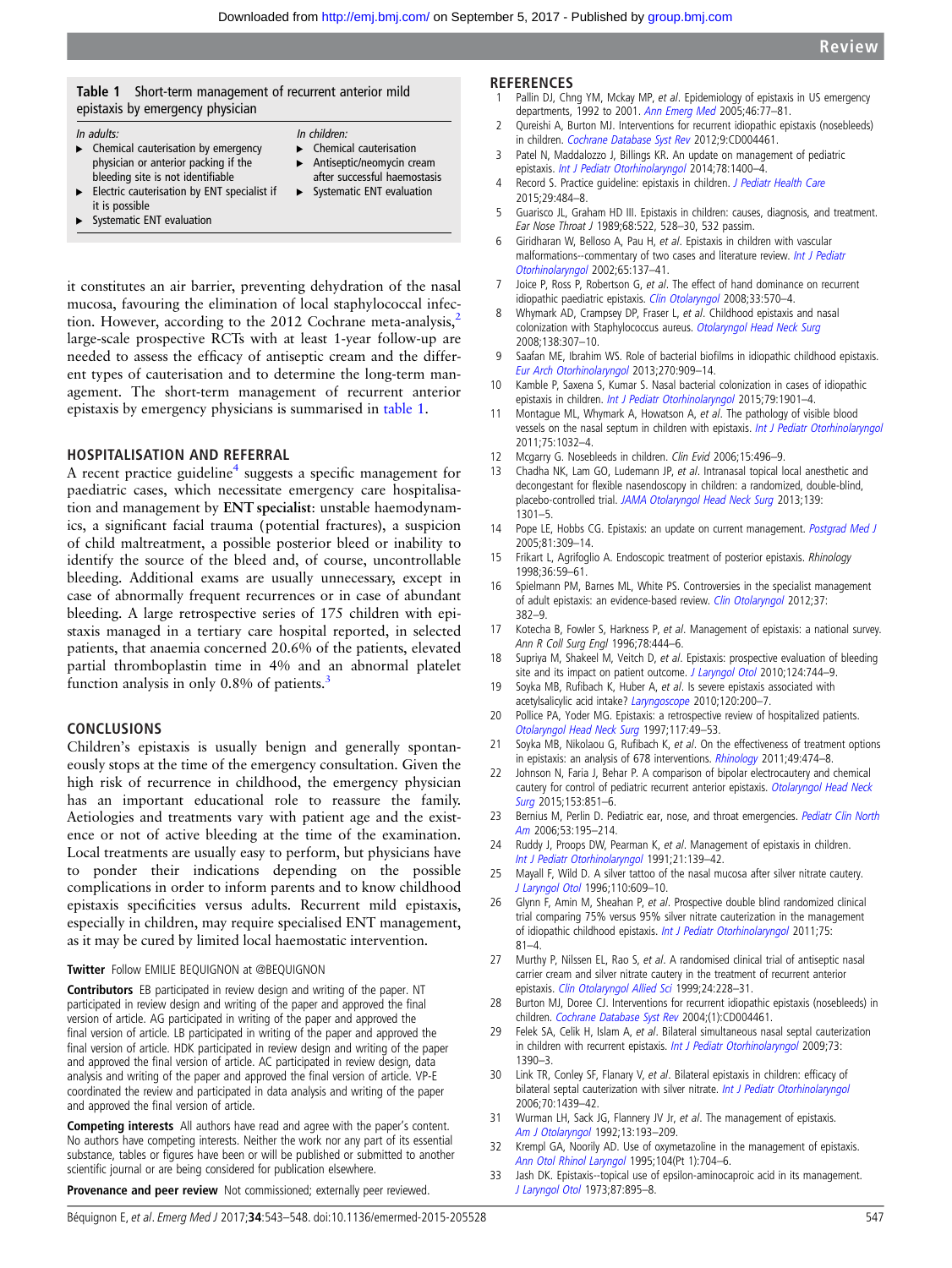# <span id="page-5-0"></span>**Review**

- 34 Tibbelin A, Aust R, Bende M, et al. Effect of local tranexamic acid gel in the treatment of epistaxis. [ORL J Otorhinolaryngol Relat Spec](http://dx.doi.org/10.1159/000276741) 1995;57:207-9.
- 35 Acioglu E, Edizer DT, Yiğit Ö, et al. Nasal septal packing: which one? [Eur Arch](http://dx.doi.org/10.1007/s00405-011-1842-1) [Otorhinolaryngol](http://dx.doi.org/10.1007/s00405-011-1842-1) 2012;269:1777–81.
- 36 Gupta M, Singh S, Chauhan B. Comparative study of complete nasal packing with and without airways. B-ENT 2011;7:91–6.
- 37 Chevillard C, Rugina M, Bonfils P, et al. Evaluation of calcium alginate nasal packing (Algosteril) versus Polyvinyl acetal (Merocel) for nasal packing after inferior turbinate resection. Rhinology 2006;44:58–61.
- 38 Rodeghiero F, Castaman G, Dini E. Epidemiological investigation of the prevalence of von Willebrand's disease. Blood 1987;69:454–9.
- 39 Ahmed AE, Abo El-Magd EA, Hasan GM, et al. A comparative study of propranolol versus silver nitrate cautery in the treatment of recurrent primary epistaxis in children. [Adolesc Health Med Ther](http://dx.doi.org/10.2147/AHMT.S84806) 2015;6:165–70.
- 40 Loughran S, Spinou E, Clement WA, et al. A prospective, single-blind, randomized controlled trial of petroleum jelly/Vaseline for recurrent paediatric epistaxis. [Clin Otolaryngol Allied Sci](http://dx.doi.org/10.1111/j.1365-2273.2004.00813.x) 2004;29:266–9.
- 41 Ozmen S, Ozmen OA. Is local ointment or cauterization more effective in childhood recurrent epistaxis. [Int J Pediatr Otorhinolaryngol](http://dx.doi.org/10.1016/j.ijporl.2012.02.040) 2012;76: 783–6.
- 42 Calder N, Kang S, Fraser L, et al. A double-blind randomized controlled trial of management of recurrent nosebleeds in children. [Otolaryngol Head Neck Surg](http://dx.doi.org/10.1016/j.otohns.2009.01.017) 2009;140:670–4.
- 43 Nichols A, Jassar P. Paediatric epistaxis: diagnosis and management. [Int J Clin Pract](http://dx.doi.org/10.1111/ijcp.12105) 2013;67:702–5.
- 44 Kubba H, MacAndie C, Botma M, et al. A prospective, single-blind, randomized controlled trial of antiseptic cream for recurrent epistaxis in childhood. [Clin](http://dx.doi.org/10.1046/j.1365-2273.2001.00502.x) [Otolaryngol Allied Sci](http://dx.doi.org/10.1046/j.1365-2273.2001.00502.x) 2001;26:465–8.